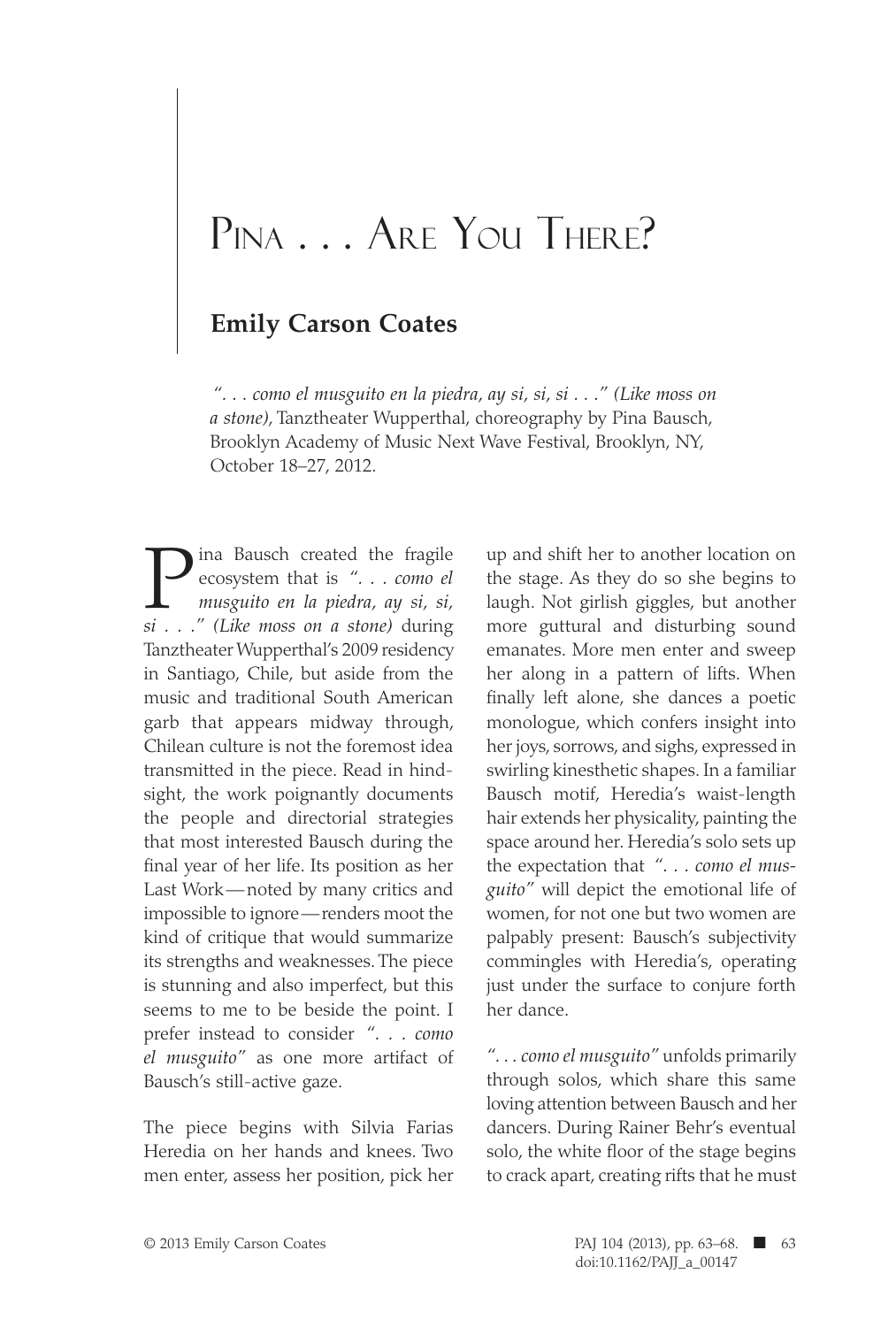navigate. Peter Pabst's set is one of the few looming threats in the piece. It may reflect the fault lines running under the country, and Chile's long and fraught history with earthquakes. At several degrees of aesthetic and referential remove, however, the cracking planet and the deaths it causes remain merely allusions. Much of the piece operates in this way, as a beautifully aestheticized translation of forms, an idea of Chile so supremely subjective that it erases the place itself and its history.

Fernando Suels Mendoza's solo introduces another ambiguous image when he dances alone in waves crashing ashore, projected across a moonlit stage. Mendoza's movement is tighter and more muscled than the other Wupperthal men, yet in this scene he swoons lusciously. This image feels functional: the water augments his flow, which allows his solo to stay very much within the vein of Bausch's relentlessly aqueous style. Perhaps the most important aspect of this travel piece—the last in a series on world cities that began in 1984—is the continued relationship that it fostered between Bausch and her dancers.

If *". . . como el musguito"* is not about Chile, but rather Bausch's relationship with her dancers, the question arises: what exactly does the choreography signify? Roland Barthes described a photograph as "an emanation of the referent. From a real body, which was there, proceed radiations which ultimately touch me, who am here; the duration of the transmission is insignificant; the photograph of the missing being . . . will touch me like the delayed rays of a star."1 A dance can also signify a reality no longer present. But the referent transmitted through the solos and action-images of *". . . como el musguito"* is not Heredia, nor the other dancers, nor even their life experiences, as one might first assume. The choreography's ultimate emanating referent, which is also the missing being, is Bausch's gaze.

In her development process, Bausch replaced her body with her eyes to a more intense degree than any choreographer I know. In much modern dance repertory, the choreographer gives birth to material through his or her body, and the dancers translate its tics and quirks. In the repertory of Trisha Brown, for instance, Brown's body passes through her dancers in an almost paranormal act of observation and inhabitance. Bausch, on the other hand, repositioned herself within her process to become almost exclusively the watching eye. Video footage of Bausch in rehearsal tends to show her sitting behind a table at the front of the studio, puffing on a cigarette and staring at her dancers with that acutely active, signature gaze.

During an Iconic Artist Talk sponsored by the Brooklyn Academy of Music, where I saw *". . . como el musguito"* last October, Barbara Kaufmann and Dominique Mercy, two of Bausch's longtime dancers now responsible for maintaining her repertory, described the chemistry of this gaze. Bausch began every new piece with fertile verbal prompts that she used to provoke her dancers into action. Out of these words, the dancers improvised, creating emotions, images, and movements. Bausch studied their work and took notes, as did the dancers. She slowly began to recycle and layer the material until the vignettes generated a tension that moved her eye. Sometimes she asked the dancers to recall moments in improvisations they had done weeks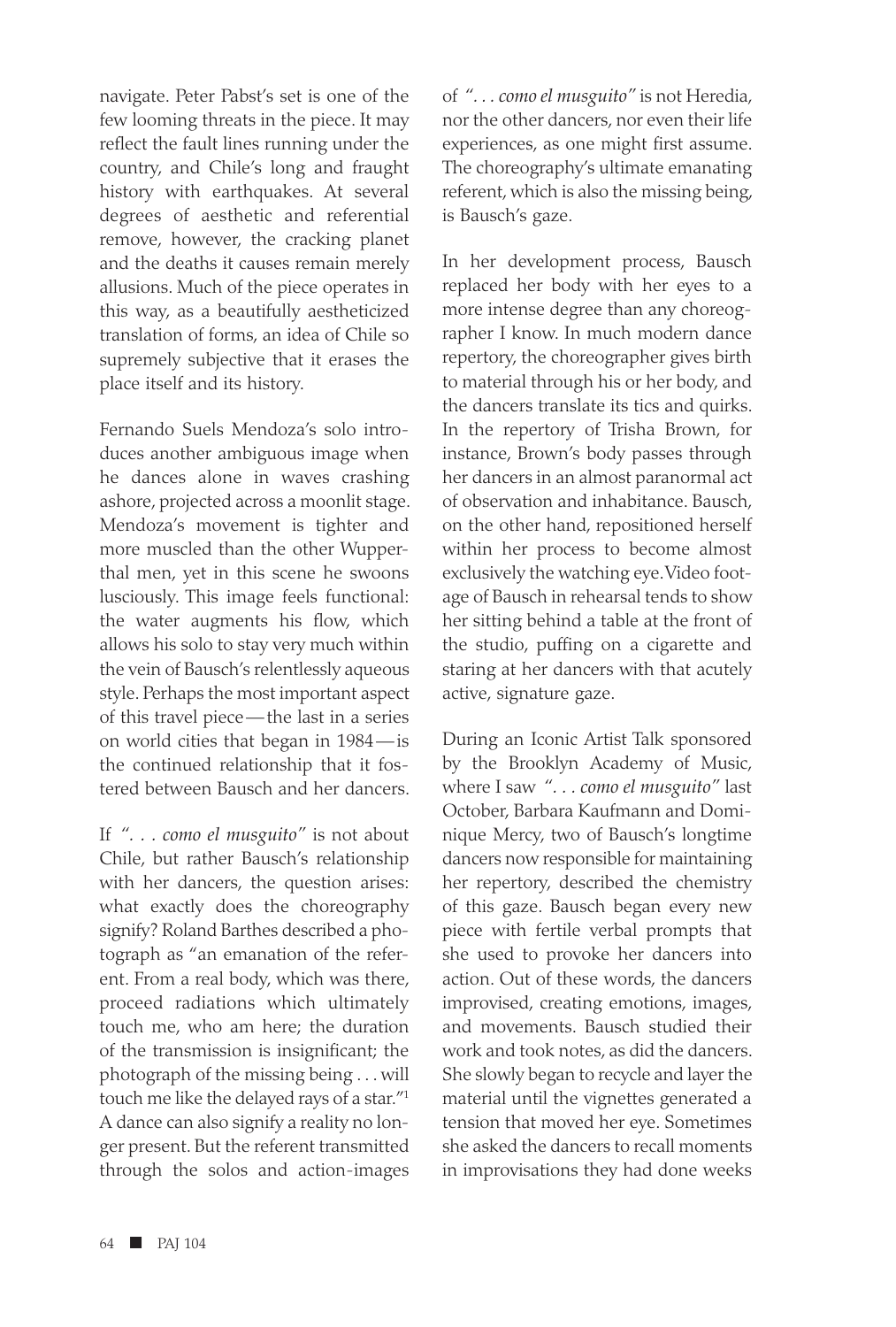



Top: Tsai Chin Yu, *". . . como el musguito en la piedra, ay si, si, si . . ." (Like moss on a stone),* Brooklyn Academy of Music Next Wave Festival, Brooklyn, NY. Photo: Stephanie Berger. Bottom: Damiano Ottavio Bigi, Rainer Behr, Morena Nascimento, *". . . como el musguito en la piedra, ay si, si, si . . ." (Like moss on a stone),* Brooklyn Academy of Music Next Wave Festival, Brooklyn, NY. Photo: Stephanie Berger.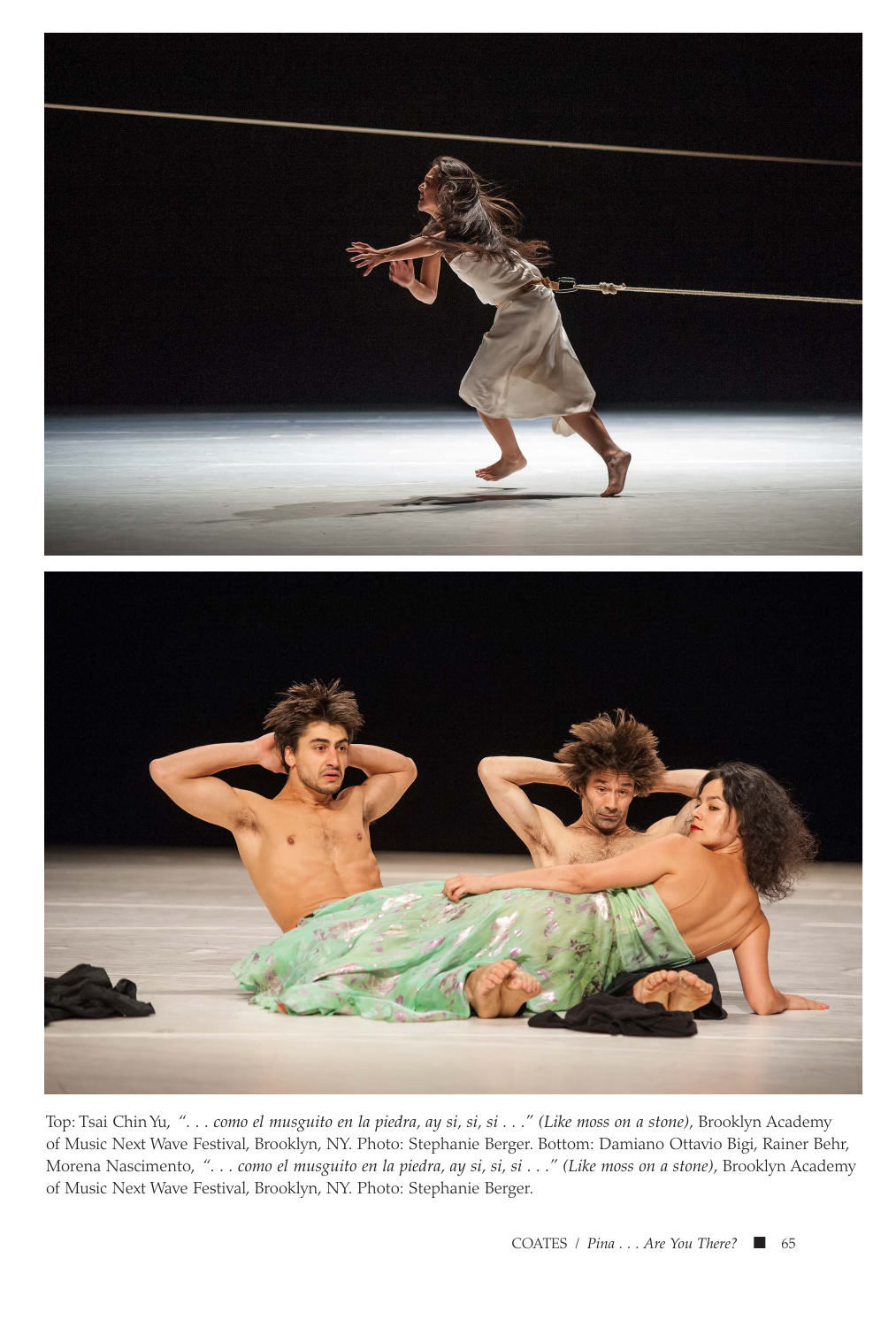earlier. With an impeccable memory, she honed in on details. Kaufmann remembered once creating an elaborate movement study—the one detail that caught Bausch's eye was Kaufmann's umbrella penetrating an orange. She liked the sound it made. Bausch's productions came into existence under this felt pressure of observation, combined with her ability to keep watching and waiting until something interesting happened.

The dancers described Bausch's approach as a "growing process," which was not based on a concept but on accumulated experiences. Mercy said that Bausch's works arose through seeing "what happens between us and herself . . . what chemically works." Kaufmann further explained, "We went along with her, with our patience, to allow the process to happen." Bausch had an idea of what she was looking for and recognized it once she saw it with the certainty of gut instinct. A scene's effectiveness had to survive repetition or she scrapped it.

Solos and action-images must have held the greatest fascination for Bausch's eyes in 2009, for they are the driving motifs of *". . . como el musguito."* In one of the more dramatic action-images, a man scales a rope stretched diagonally across the stage. Constrained at the waist by another rope, Tsai Chin Yu sweeps at a forty-five-degree angle, struggling to reach him. Bausch's familiar preoccupation with gender politics softens and flips. While a woman is constrained and carried by the men in the first scene, later another woman strips two men of their shirts and pushes them to the floor to do push-ups, while she lies blithely astride their legs and counts. Other images are pure graphic design, as when the men of the company line up one at a

time, head-to-toe, while a suit jacket is slowly pulled up the line, over the head of one man to the feet of the next. The line appears to exist in perpetuity and then dissolves; the dancers disperse and another scene begins.

Bausch's eye is not avant-garde in its timing. She does not test the viewer's attention, but rather allows an image to be seen for just enough time, and then lets it go. She creates her images with minimal means: a few dancers and a suit jacket; a chair, bottle of water, and makeup bag; hard gray stones, dropped by the company women from one hand and then the other, and then retrieved. While the means are minimal, the images themselves are lush, sensual, and hedonistic. Defying the simple tasks, her action-images coil like springs waiting to pop. Their tension contains the remnants of her gaze.

Not until three-quarters of the way through the work did I feel Bausch's absence. It hit me during a solo by one of the younger men with frosted, shredded hair to a piece of music that sounded like Philip Glass's *Einstein on the Beach*. Something vacated the stage. I could no longer feel the connection between the emotionality of his movement and its bravura form. I felt he was spinning and leaping and lowering to floor in a display of technique more than emotion. The moment passed when another younger male dancer slid in upstage, providing a much-needed contrast—his connectivity for whatever reason holding firm. The older dancers retain the tie between movement, emotion, and self when they dance because they have internalized the alchemy of Bausch's eyes. It is the younger ones for whom the connection is tenuous, not as firmly sealed. They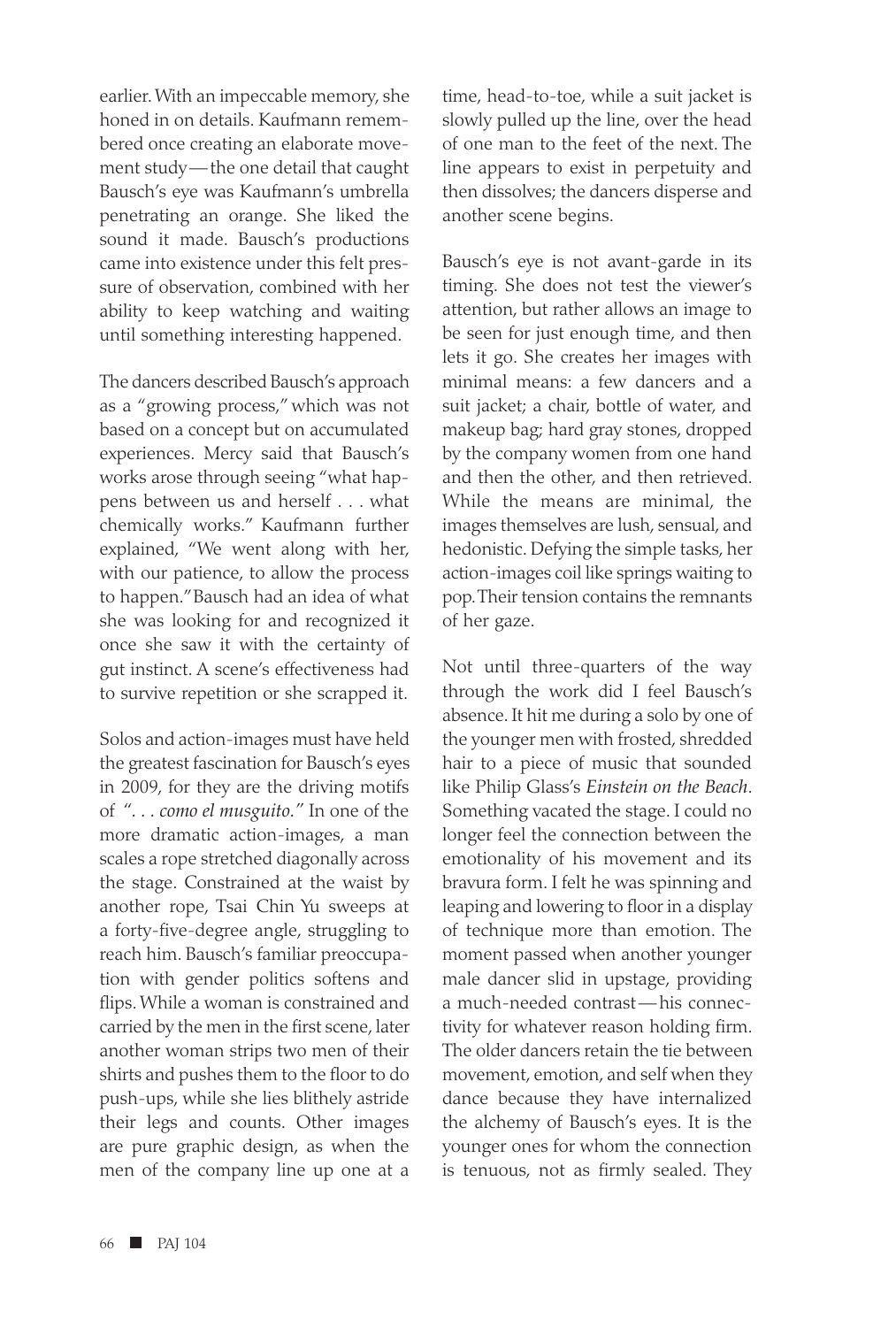are the most at risk of losing hold of Bausch's gaze.

As tempting as it is to read *". . . como el musguito"* as Bausch's summary of all that mattered, in reality it is simply one more step along her journey as a creator. No one expected her to depart that journey when she did, perhaps not even Bausch. Because of this place in her canon, I find it interesting that it is not clear when the piece will end. When she is ready to wrap it up, Bausch simply rewinds the scenes, a device that is not accompanied by very dramatic or compelling music. It seems to come because she had suddenly become aware that two and a half hours had passed, or someone had told her she had better wrap it up for the venues that would present the work. Seeing Heredia return to her kneeling position felt anticlimactic. The ending did not feel like the ending.

What did feel like an ending—or if not an ending, a moment of conjuring—was an interlude about three-quarters of the way through. A couple enters, apparently searching for privacy, which turns into

an assessment of the space and finally a search for the unseen and unknown. Pulling the woman with him, the man whistles, gazing across the vast and darkening stage. He whistles again. They wait expectantly. He claps. He claps again. The sound echoes. She joins him. And then the stage is populated with dancers, collectively intent on delivering single, resounding claps in unison. This is a rare moment without music, which breaks up the monotony of the soundtrack. We listen. We watch. We wait. Pina . . . ?

Then the spell breaks. The stage clears once more and the dance continues. This was the real ending, which was not an ending but an ellipsis: a summoning of the not long gone, watching and waiting for something to happen. I felt in that moment that the dancers were speaking to Pina.

## **NOTE**

1. Roland Barthes, *Camera Lucida*: *Reflections on Photography* (New York: Farrar, Straus and Giroux, 1981), 81.

EMILY CARSON COATES has danced with New York City Ballet, Mikhail Baryshnikov's White Oak Dance Project, Twyla Tharp Dance, and Yvonne Rainer. Her current projects include co-authoring with particle physicist Sarah Demers an interdisciplinary book on physics and dance, forthcoming from Yale University Press. She teaches at Yale University, where she has directed the dance studies curriculum since its inception in 2006.